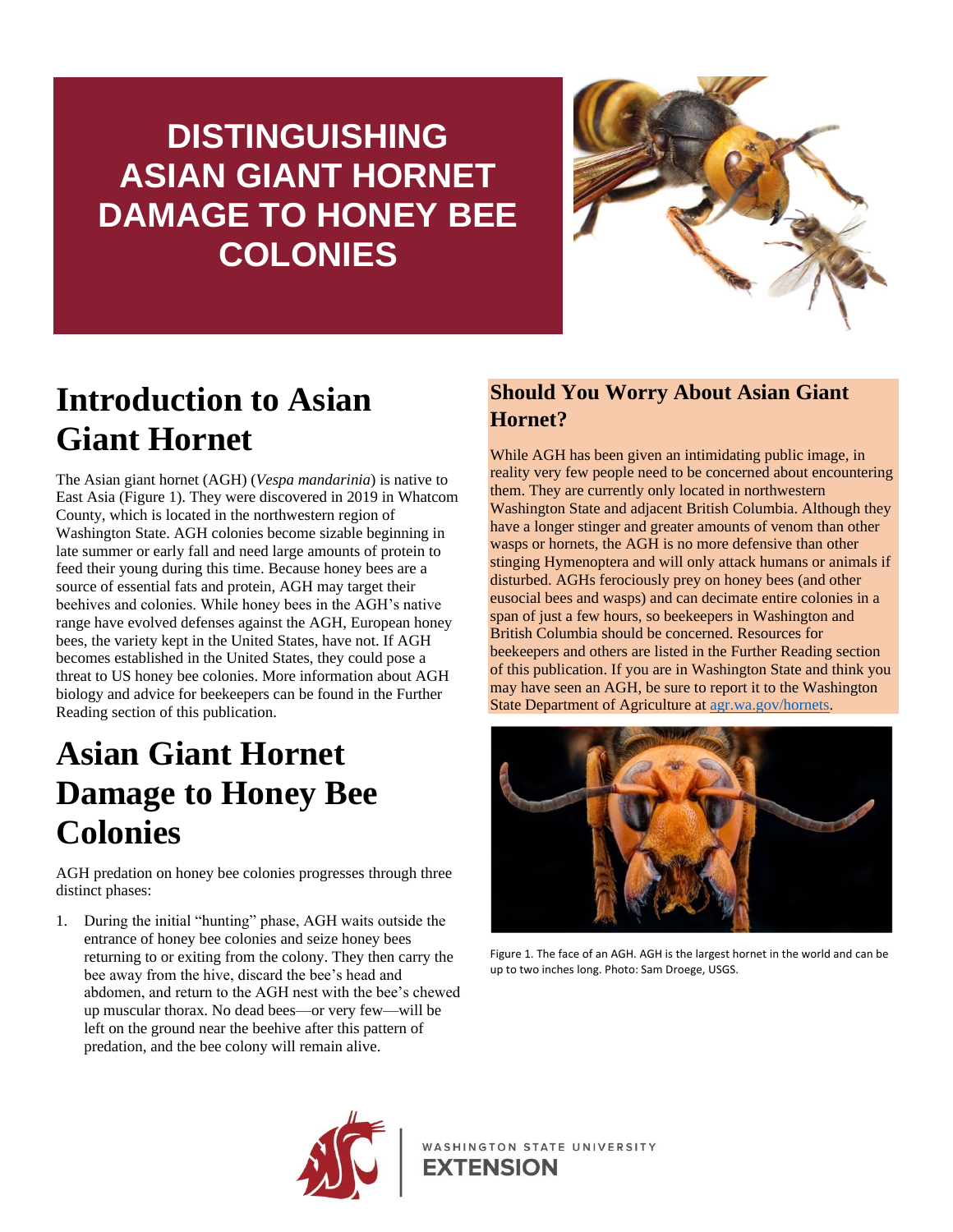- 2. After the hunting phase, AGH predation can progress to the "slaughter" phase where AGHs invade beehives in large numbers and occupy the colony for days, consuming all the colony's brood but typically leaving the honey untouched. During the slaughter phase, AGH will feed on virtually 100% of the bee colony's adult population and will leave dead bees covering the ground outside the hive entrance. While these bees may have injury to the head or other parts of the body, they will not likely have holes in the thorax as that damage occurs in the hunting phase, not the slaughter phase. Dead bees found with missing heads or holes in the thorax outside a colony entrance typically indicate damage from a predator other than AGH.
- 3. Finally, AGHs will enter the "occupation" phase, where they occupy and defend the honey beehive while they remove remaining resources. During this phase, AGHs will defend the beehive ferociously. Approaching a beehive during the AGH occupation phase is extremely dangerous; caution should be exercised.

### **Damage to Honey Bee Colonies from Other Predators**

In 2019 it was announced that AGHs were present in Washington State. Naturally, beekeepers were concerned. Around that time, a beekeeper from the northwestern corner of the state submitted a photo (Figure 2) to the Washington Department of Agriculture showing damage to his bees, which were suspected AGH kills. The photo shows the bottom board of the hive covered with a large number of dead bees with holes in their thoraces and many of their heads missing. In the fall of 2019, Washington State University's Bee Program received photos from the Idaho Department of Agriculture regarding a pesticide-kill investigation (Figure 3). Again, the photos showed headless bees with holes in their thoraces (Figure 3), which is not indicative of pesticide damage.

A few months later, as WSU research colonies were coming out of an indoor wintering experiment, strikingly similar damage was observed: numerous dead bees on the ground outside hive entrances had holes in their thoraces, with much of the musculature bored out (Figure 4). These colonies had been sealed indoors at 39°F (4°C) for the winter months and were located in Othello, Washington, 300 miles from where AGH was detected, so the damage could not have been from AGH. Personal communication with local commercial beekeepers suggested that similar damage could be caused by shrews. Trail cameras were deployed to catch the culprit in action. Footage from these cameras revealed that mice were visiting the colonies at night and nibbling out the thoracic muscles (Figure 5).



Figure 2. Suspected AGH damage. Photo: Washington Department of Agriculture.



Figure 3. Suspected pesticide kill. Photo: Idaho Department of Agriculture.



Figure 4. Mouse damage to a honey bee colony was observed by the WSU Bee Lab in Othello, Washington. Photo: Brandon Hopkins.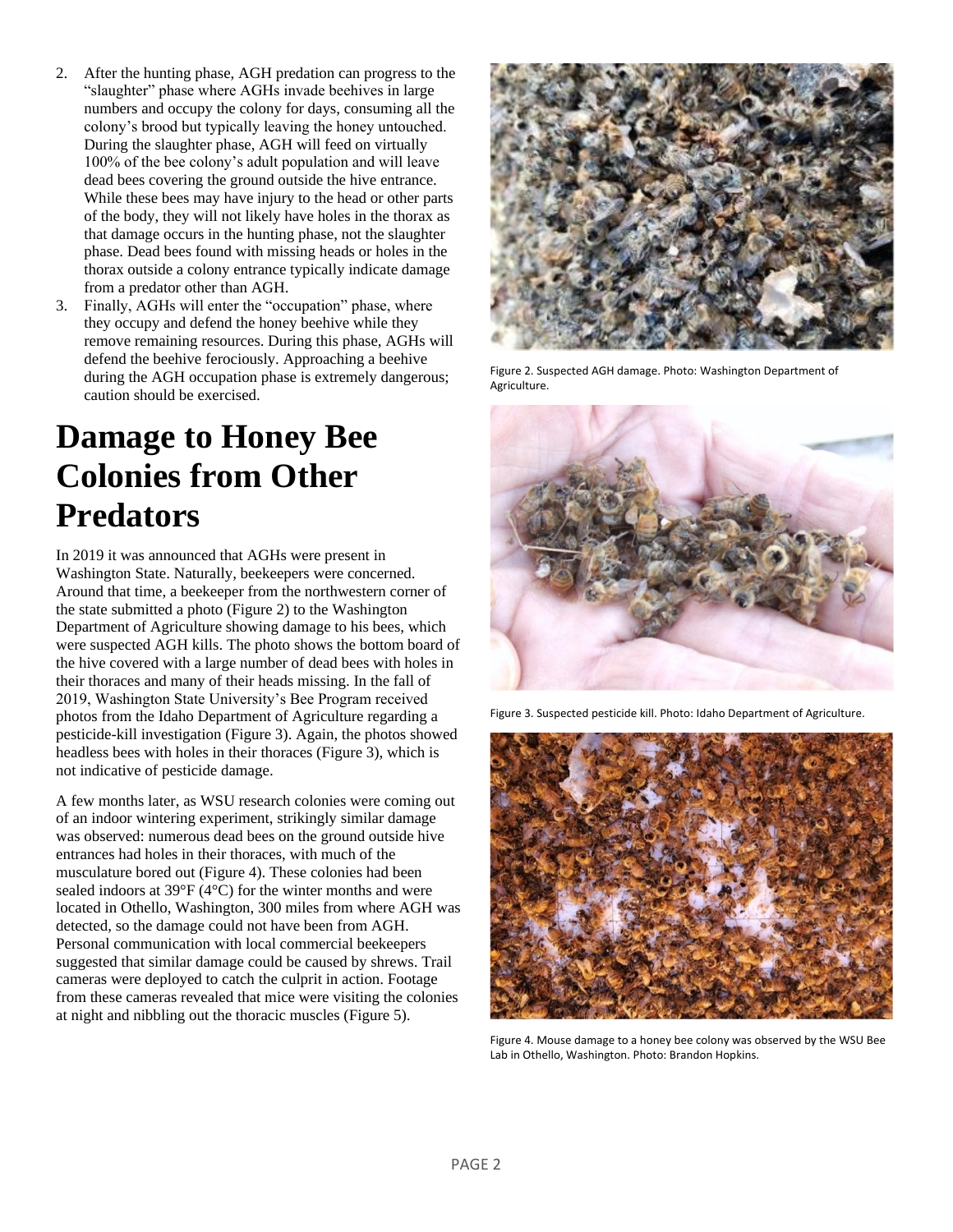

Figure 5. Trail camera photos of mice visiting honey bee colonies where AGHlike damage was observed. Photos: Brandon Hopkins.

### **What Beekeepers Should Know**

Beekeepers in northwestern Washington (and adjacent British Columbia) should certainly be on the lookout for any damage indicative of AGH. Beekeepers outside areas where AGH has been found may observe large amounts of headless bees or bees with holes in the thorax outside the colony entrance. These beekeepers should be aware that there are other possible culprits, including mice and shrews. AGH kills are characterized by no adult bees or brood left behind in the colony, and hornets will remain in the colony for up to a week after invasion. Dead or injured bees may be around the hive after an AGH slaughter but typically will not have holes in the thorax. If other signs of AGH are present but there are holes in the thorax of dead bees, it is possible that other predators may have moved into the bee colony after AGH predation was complete. See the flowchart below (Figure 6) to help diagnose whether dead bees outside the colony entrance are the result of AGH damage. If you suspect your colonies have been visited by AGH, be sure to report it at [agr.wa.gov/hornets.](https://agr.wa.gov/hornets)

## **Acknowledgements**

Special thanks to Dr. Chris Looney, Washington State Department of Agriculture, for consulting on the AGH facts presented in this publication.



Figure 6. A flowchart key to determine if AGH damage is likely.

# **Further Reading**

Washington State Department of Agriculture. 2022. [Asian Giant](https://agr.wa.gov/hornets)  [Hornet.](https://agr.wa.gov/hornets)

#### **Advice for Beekeepers:**

Cobey, S., T. Lawrence, and M. Jensen. 2020. [The Asian Giant](https://pubs.extension.wsu.edu/the-asian-giant-hornet-what-the-public-and-beekeepers-need-to-know)  [Hornet—What the Public and Beekeepers Need to Know.](https://pubs.extension.wsu.edu/the-asian-giant-hornet-what-the-public-and-beekeepers-need-to-know) *Washington State University Extension Publication* FS347E. Washington State University.

#### **Original Literature on AGH Biology:**

Matsuura, M., and S.F. Sakagami. 1973. A Bionomic Sketch of the Giant Hornet, *Vespa mandarinia*, a Serious Pest for Japanese Apiculture (with 12 Text-figures and 5 Tables). *Journal of the Faculty of Science Hokkaido University Series vi. Zoology* 19 (1): 125–162.